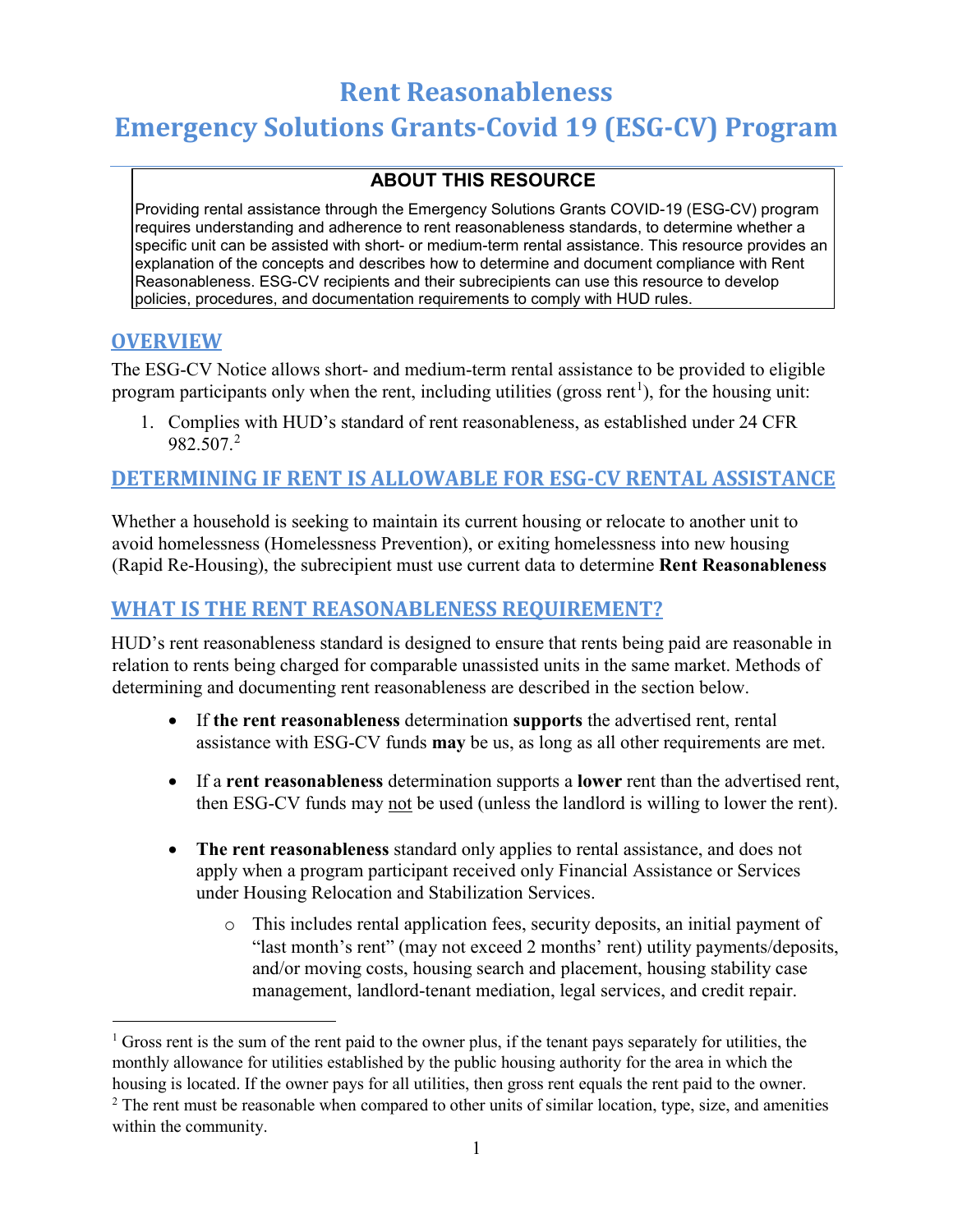#### **Determining and Documenting Rent Reasonableness**

Recipients are responsible for determining what documentation is required in order to ensure the rent reasonableness standard is met. Recipients and subrecipients should determine rent reasonableness by considering the location, quality, size, type, and age of the unit, and any amenities, maintenance, and utilities to be provided by the owner. Comparable rents can be

checked by using a market study of rents charged for units of different sizes in different locations or by reviewing advertisements for comparable rental units. For example, a participant's case file might include the unit's rent and description, a printout of three comparable units' rents, and evidence that these comparison units shared the same features (location, size, amenities, quality, etc.). Another acceptable method of documentation is written verification signed by the property owner or management company, on

**Caution**: Comparable rents vary over time with market changes, so it is important to ensure that the comparison you are using is up-todate and appropriate for each prospective unit.

letterhead, affirming that the rent for a unit assisted with ESG funds is comparable to current rents charged for similar unassisted units managed by the same owner.

Recipients must establish their own written policies and procedures for documenting comparable rents and ensure that they are followed when documenting rent reasonableness in the case file.

Use of a single form to collect data on rents for units of different sizes and locations will make the data collection process uniform.

[A sample "Rent Reasonableness Checklist and Certification" form is available at:](http://www.hud.gov/offices/cpd/affordablehousing/library/forms/rentreasonablechecklist.doc)  www.hud.gov/offices/cpd/affordablehousing/library/forms/rentreasonablechecklist.doc

**Note:** This sample form is used across different housing programs.

Before conducting its own study of rent levels in its community, a recipient/subrecipient should consult existing sources of rental housing data that can be used to establish comparable rents.

The section below describes some different sources of information on rental units to help recipients and subrecipients meet rent reasonableness requirements. Each recipient must determine which approach is appropriate for its jurisdiction, given the size of its program, other housing programs it administers, local staff capacity, and other resources available within the community.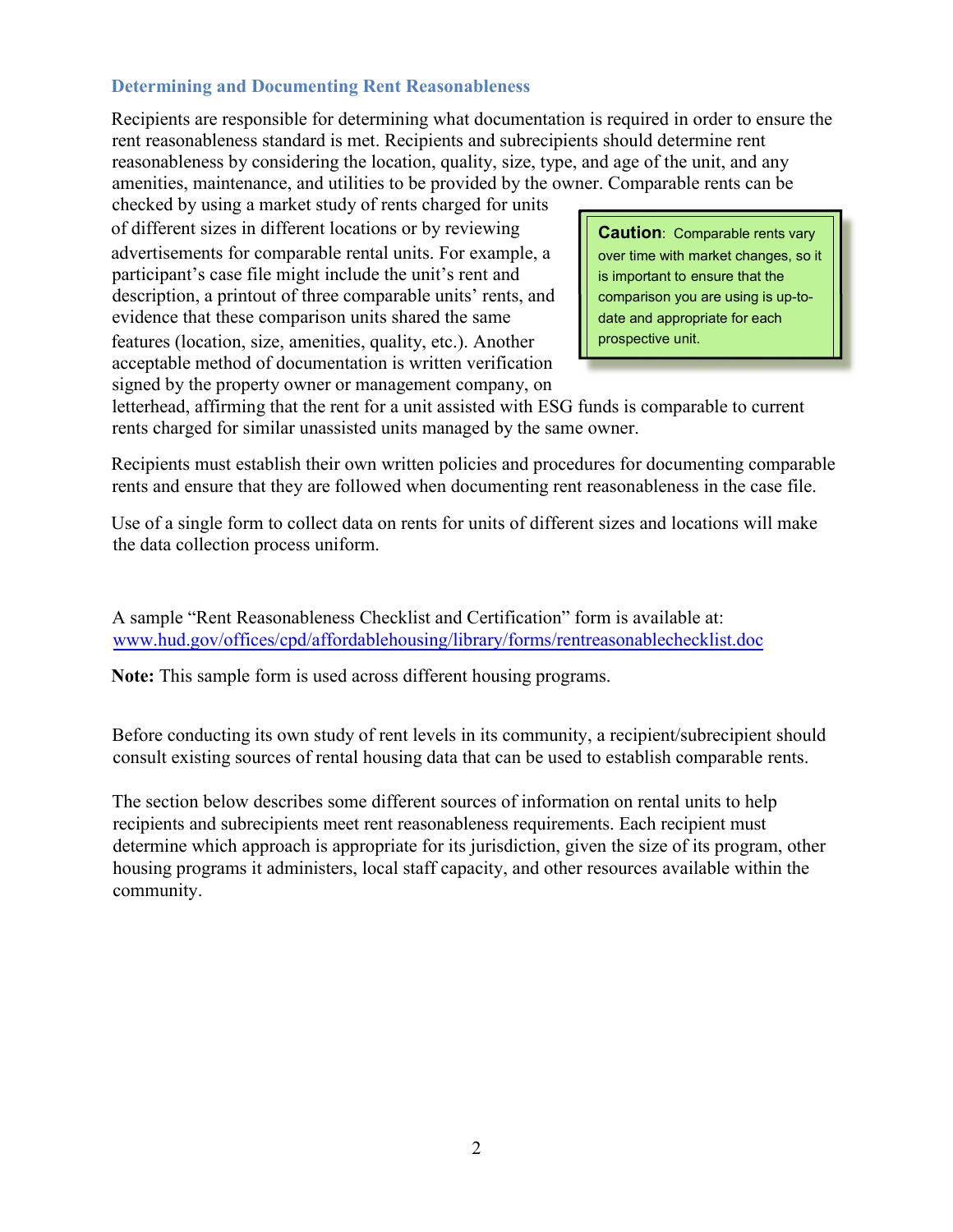#### **Rental Housing Data Sources**

**Public sources of data:** There may be organizations within the recipient's jurisdiction that collect and aggregate data on the rental housing stock, such as a state or local Public Housing Agency (PHA) or the local Chamber of Commerce.

**Real estate advertisements and contacts:** Ads in newspapers or online are simple ways to identify comparable rents. The following are potential sources of information:

- Newspaper ads (including internet versions of newspaper ads);
- Weekly or monthly neighborhood or "shopper"
- 
- grocery stores, laundromats, churches, and<br>social service offices:<br>Newspaper and internet listings often con
- 
- 
- [www.apartmentguide.com](http://www.apartmentguide.com/) www.apartments.com www.apartments.com bathrooms. amenities), and then do [www.forrentmag.com](http://www.forrentmag.com/) between these factors. www.move.com/apartments/main.aspx

newspapers with rental listings;<br>
"For Rent" signs in windows or on lawns;<br>
Bulletin boards in community locations, such as<br>  $\begin{array}{|l|l|}\n\hline\n\text{Iip: Real estate ads and contacts might not provide all the information the recipient  
requires to determine rent reasonableness. In such instances, a follow-up call to obtain\n\end{array}$ Newspaper and internet listings often contain Real estate agents;<br>
Property management companies that handle<br>
when there is variation among units with the • Property management companies that handle<br>
rental property; and<br>
Rental Listing websites like:<br>
Rental Listing websites like:<br>
ame number of bedrooms. The recipient<br>
should follow up to determine what causes<br>
the rents t bathrooms, amenities), and then document

**Rental market study:** A rental market study is an in-depth analysis of a particular rental market that is often prepared by independent organizations for specific communities. Commercial firms will frequently conduct these studies before developing rental housing in a particular location. They can provide a good source of data to use as the basis of a rent reasonableness policy.

However, some rental market studies may be narrowly focused on a particular type of rental housing (such as housing for seniors or rental condominiums) and might be useful only for certain housing units assisted with ESG-CV funds.

**Rental market survey**: A rental market survey provides a comparison of various landlords and property management companies in the area. Some local governments conduct surveys to assist with planning activities. Additionally, local associations of

**Tip:** When using either a market study or a market survey, it is very important to understand what is and is not included in the rent reported. For example, surveys/studies may report rents with all, some, or no utilities included. When comparing unassisted market units with ESG-assisted units, it is important to consider whether utilities and

rental owners and managers may survey their members periodically and publish the results. Many of these surveys report average rents and/or rent ranges by the number of bedrooms and submarket location. However, such surveys frequently do not contain the detailed information required for rent reasonableness comparisons, such as amenities (free parking, laundry, etc.) or additional fees that must be paid. Rental market surveys are designed to show the overall picture of the rental market and may not be useful in evaluating the rent for a particular unit type.